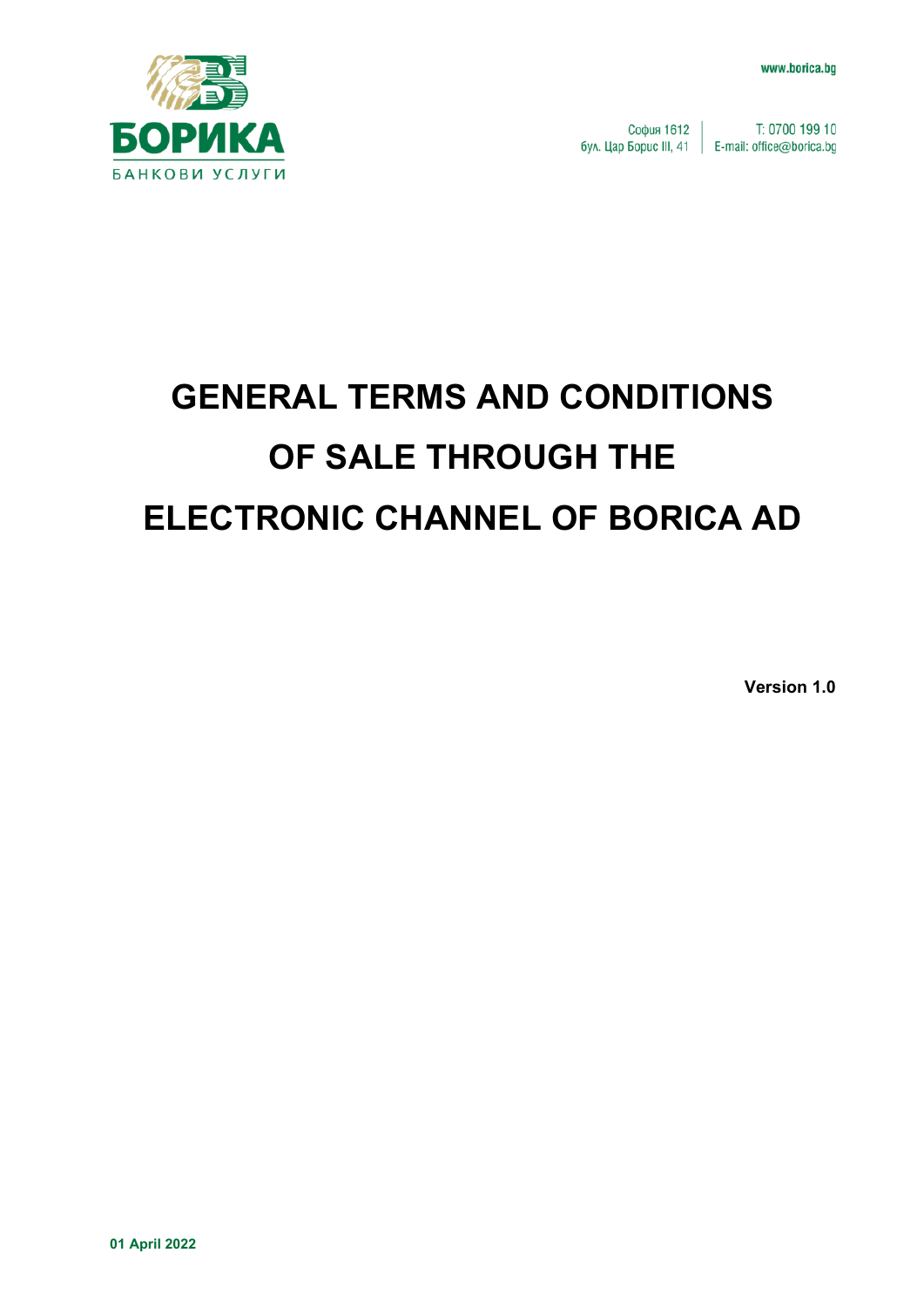#### GENERAL TERMS AND CONDITIONS OF SALE THROUGH AN ELECTRONIC CHANNEL

## **TABLE OF CONTENTS**

| $\mathbf 1$ |      |  |
|-------------|------|--|
|             | 1.1. |  |
|             | 1.2. |  |
|             | 1.3. |  |
|             | 1.4. |  |
| 2.          |      |  |
|             | 2.1. |  |
|             | 2.2. |  |
| 3.          |      |  |
|             | 3.1. |  |
|             | 3.2. |  |
|             | 3.3. |  |
|             | 3.4. |  |
|             |      |  |
|             | 4.1. |  |
| 5.          |      |  |
| 6.          |      |  |
| 7.          |      |  |
| 8.          |      |  |
| 9.          |      |  |
| 10.         |      |  |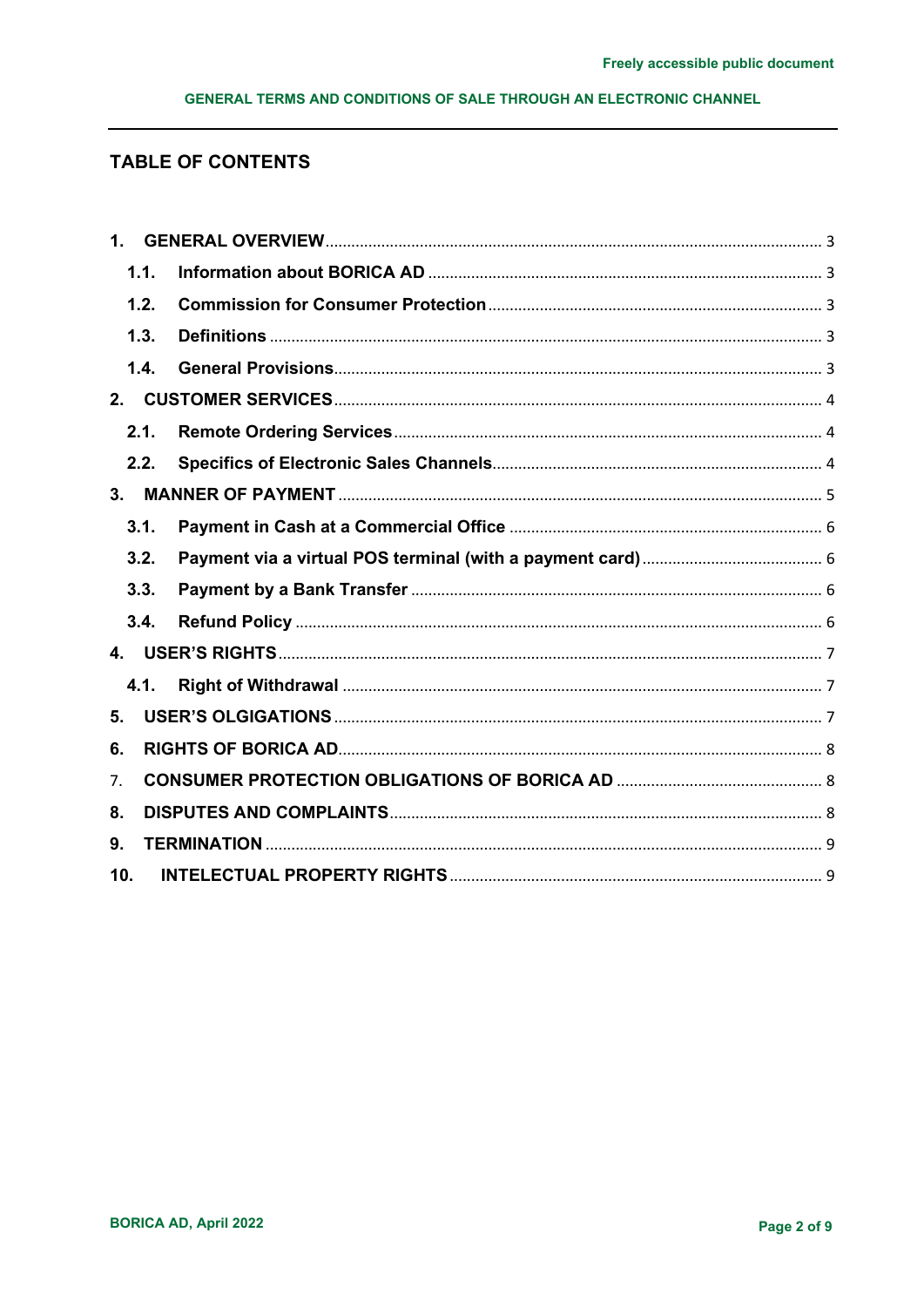# <span id="page-2-0"></span>**1. GENERAL OVERVIEW**

### **1.1. Information about BORICA AD**

<span id="page-2-1"></span>BORICA AD is a company registered in the Commercial Register and the Register of Non-Profit Legal Entities at the Registry Agency under UIC 201230426, with seat and registered office at 41 Tsar Boris III Blvd., Sofia, VAT № BG201230426, with electronic address: www.borica.bg, e-mail: office@borica.bg, phone: 0700199 10.

## <span id="page-2-2"></span>**1.2. Commission for Consumer Protection**

Address: Sofia 1000, 4A Slaveykov Square, floor 3, 4 and 6. phone: 02 / 980 25 24 fax: 02 / 988 42 18 hotline: 0700 111 22 website: www.kzp.bg

## **1.3. Definitions**

<span id="page-2-3"></span>Within the meaning of these General Terms and Conditions, the following words and expressions shall be understood to mean, as follows:

- **Electronic sales channel** a platform for ordering and paying of products and services, using an e-store, B-Trust Mobile application, My B-Trust customer portal;
- **User** an adult natural person or a legal person who concludes a Sale and Purchase Contract for the purchase of a specific service or product of their choice subject to these General Terms and Conditions;
- **Product/service** any product that is introduced and available for purchase through an electronic sales channel;
- **Sale and Purchase Contract** a distance contract, subject to these General Terms and Conditions and to the applicable legislation;
- **Applicable legislation** all laws and regulations applicable to the use of electronic sales channels (Law on Consumer Protection, Law on Electronic Commerce, Law on Obligations and Contracts, Law on Commerce, etc.);
- **Supervisory authorities** all state authorities exercising any form of control or authorization over distance trading through various internet platforms, including but not limited to: the Commission for Consumer Protection, Commission for Protection of Competition, Commission for Personal Data Protection, etc.;
- **Delivery** the actual delivery of the goods ordered and paid for;
- **Payment** transfer of funds with the aim of purchasing a product or service from an electronic sales channel, subject to the payment terms and the applicable legislation.

#### **1.4. General Provisions**

<span id="page-2-4"></span>These General Terms and Conditions regulate the relationship between BORICA AD, on the one hand, and the CUSTOMERS - users of services through the electronic sales channels of BORICA AD, on the other hand, hereinafter referred to as "Users". BORICA AD shall be entitled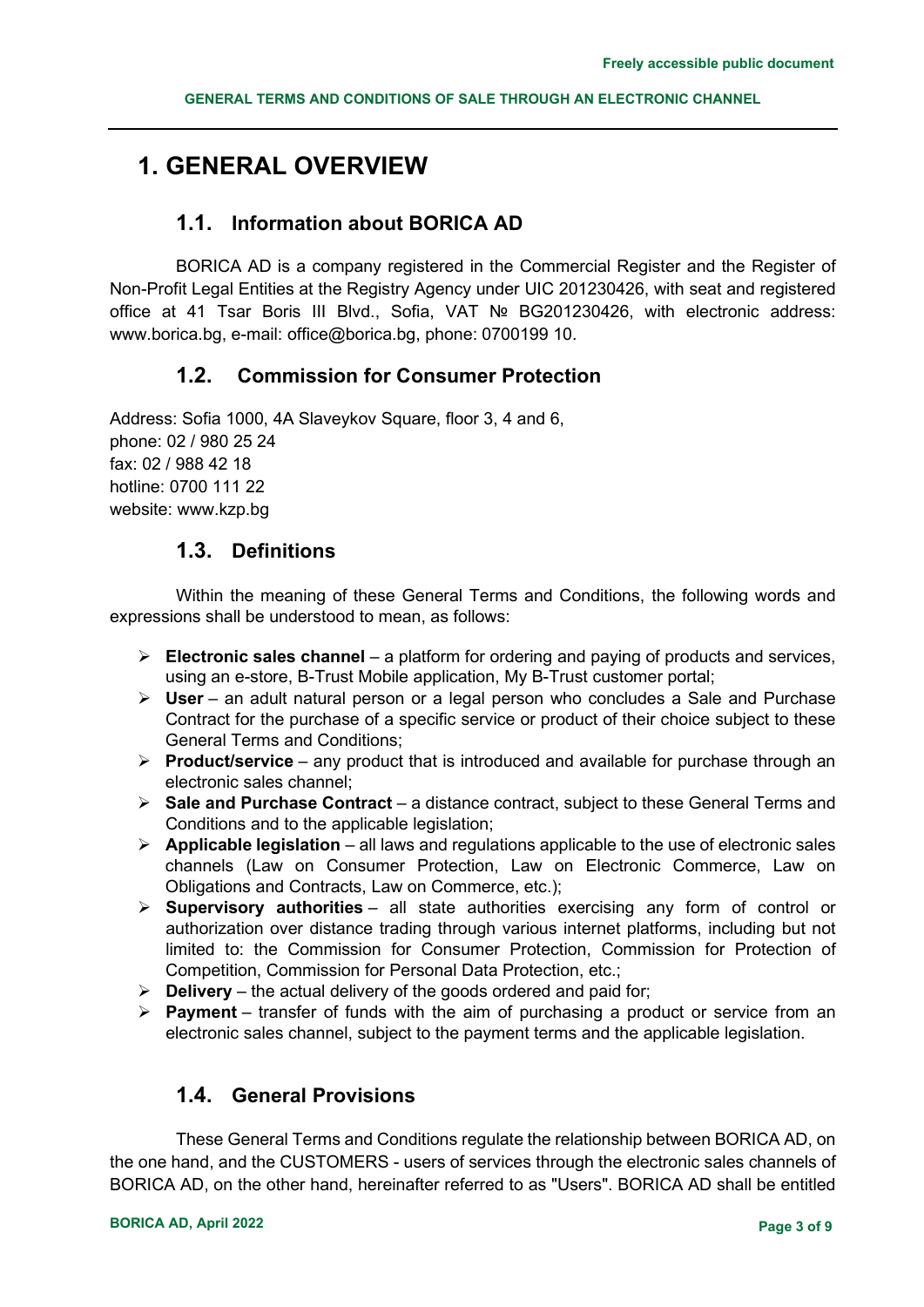#### **GENERAL TERMS AND CONDITIONS OF SALE THROUGH AN ELECTRONIC CHANNEL**

to collect and use information concerning the Users on the grounds of and for the purpose of the performance of the contract concluded with them under these General Terms and Conditions. These General Terms and Conditions shall apply in the relations with all Users using services through the electronic sales channels of BORICA AD, who automatically undertake to comply with the conditions described below.

Information by which the User can be identified may include names, telephone number, address, email address, and any other information that the person voluntarily provides when requesting service. Information shall also include any other information that the User enters, uses or provides when requesting or using the Services provided by BORICA AD.

BORICA AD may disclose personal data to third parties only in the cases and under the circumstances provided for by law or with the Users' express consent. By pressing the virtual button with the text "Agree" or other similar text having the force of a written confirmation, the User makes an electronic statement within the meaning of the Law on Electronic Document and Electronic Trust Services, by which they declare that they are familiar with the General Terms and Conditions, accept them and undertake to comply with them.

# <span id="page-3-1"></span><span id="page-3-0"></span>**2. CUSTOMER SERVICES**

## **2.1. Remote Ordering Services**

- 1. Through the B-Trust mobile application installed on a smart device;
- 2. Through the BORICA AD e-store;

For services provided through the BORICA AD e-store that do not require a separate contract between the Customer and BORICA AD, the General Terms and Conditions shall have the force of a contract. In all other cases, the General Terms and Conditions shall be an integral part of the contract concluded between the parties.

BORICA AD delivers the services and guarantees the rights of the Users provided by law, in good faith and in line with the criteria and conditions accepted in practice, or under the consumer or commercial law. It is assumed that the electronic statements made by Users in the store are made by the persons indicated in the data provided by the Users.

The User and BORICA agree that all statements between them in connection with the conclusion and performance of a Sale and Purchase Contract may be made electronically and by electronic statements within the meaning of the Law on Electronic Document and Electronic Trust Services and Article 11 of the Law on Electronic Commerce.

## **2.2. Specifics of Electronic Sales Channels**

<span id="page-3-2"></span>For the purpose of using the services through the B-Trust mobile application, the User should first agree to the terms and conditions of the mobile application and complete the steps described below:

- $\triangleright$  to have a device that allows the installation and normal functioning of the relevant version of the mobile application;
- $\triangleright$  to have ensured that the device used is connected to the Internet in a way that allows the use of data transfer services at a speed that allows functional access to the Internet;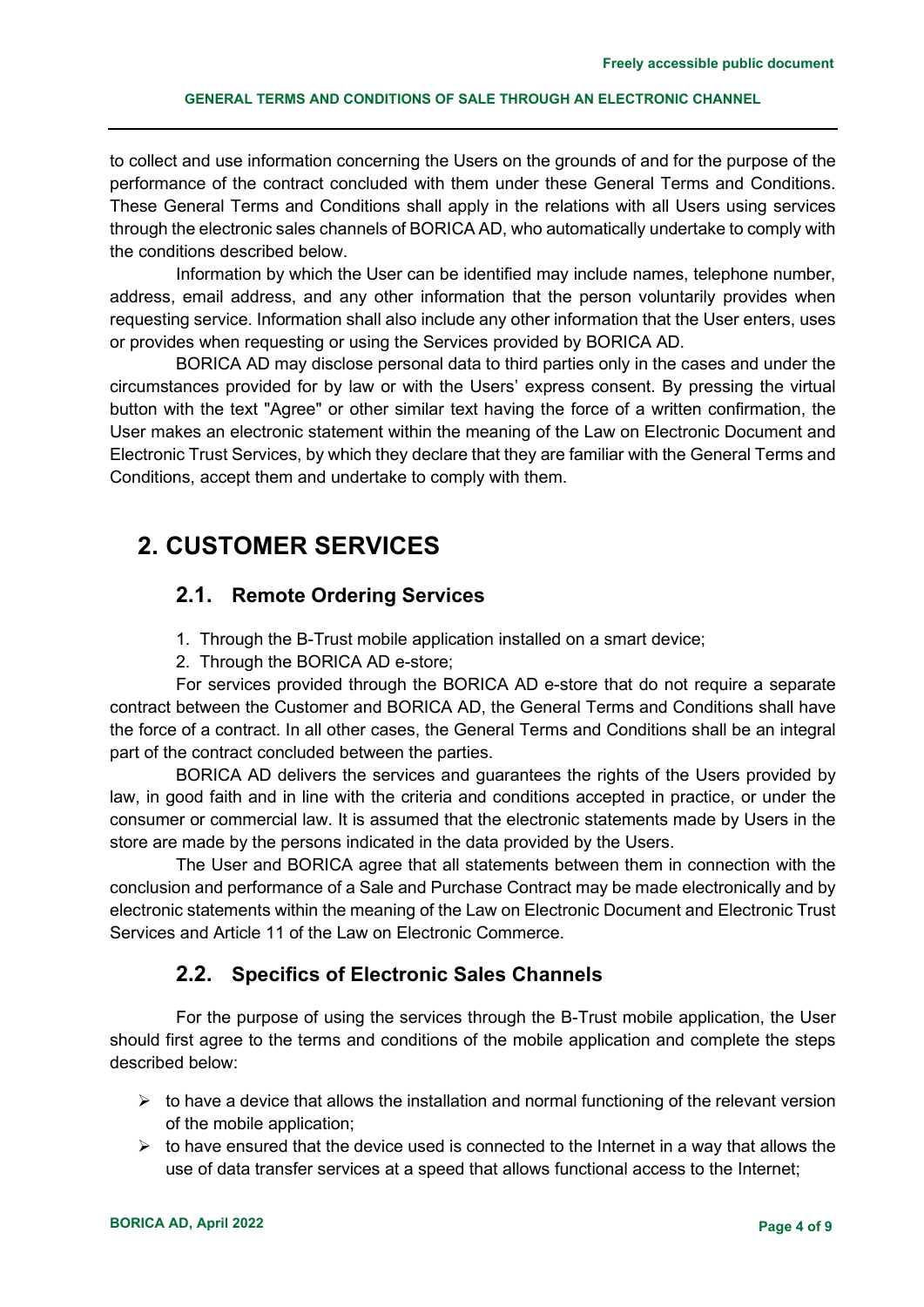$\triangleright$  to have ensured that the device is connected to a mobile network in a way that allows it to use mobile services.

After installing the mobile application and launching it on the device, the User reads and accepts the General Terms and Conditions of the mobile application, requests the issuance of a Qualified Signature and confirms that he has read the applicable Policies, Contract and Tariff. By doing so, the User makes a request to BORICA AD to proceed with actions for issuing a Qualified Signature and concluding a contract for the use of the services available through the application. By these actions, the User agrees that the communication with the User shall be carried out through the e-mail address and mobile phone number indicated by the User at the time of registration. Any message successfully sent to the specified e-mail address, mobile number shall be deemed to have been duly delivered, without the need to confirm receipt.

The e-store is available at: https://store.borica.bg, through which Users have the opportunity to request a service and delivery of products offered by the e-store, including:

- $\triangleright$  to make electronic statements in connection with the conclusion or execution of contracts through the interface of the E-store website, accessible in Internet;
- $\triangleright$  to make any payments in accordance with the payment methods supported by the E-store;
- $\triangleright$  to review the services, their features, prices and delivery terms;
- $\triangleright$  to be informed of the rights arising from the law primarily through the interface of the Estore website;
- $\triangleright$  to exercise the right of withdrawal from the distance contract for the goods offered by the Supplier for which the right of withdrawal is applicable;

#### **2.3. CONCLUDING A CONTRACT**

The Customer declares their wish to order and purchase a Product and/or Service through the platform by placing an Order electronically, which is registered by the Customer accordingly. BORICA will send a notification to the Customer of the registration of the Order in its system, which is a prerequisite for the conclusion of a contract. This notification is made electronically (by e-mail).

The distance Sale and Purchase Contract between BORICA and the Customer shall be deemed to be concluded at the moment of receipt by the Customer of the notification sent to their e-mail address and/or an SMS sent to their phone that the Product subject of the Order is ready for shipment or that the Service can be provided. Such message shall contain a notification that the Customer will be further notified by a courier of the exact delivery date.

The Sale and Purchase Contract concluded between the Customer and the Seller shall consist of these General Terms and Conditions as well as an individual contract for individual products and services, where such is legally required.

## <span id="page-4-0"></span>**3. MANNER OF PAYMENT**

BORICA AD shall provide the services in accordance with the prices specified in the Tariff for the use of the services available through the electronic sales channels. The Tariff of each service is available on its website.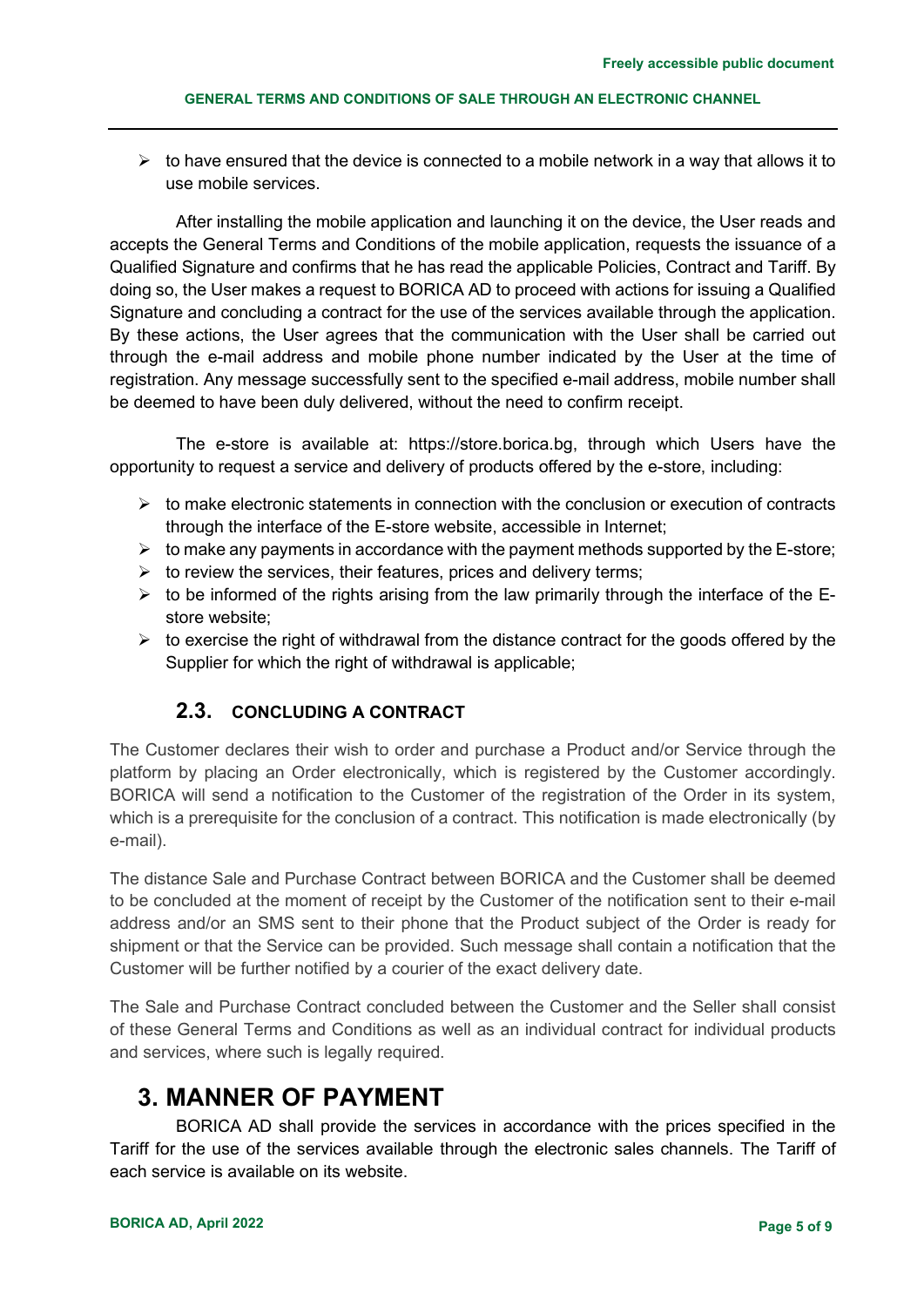In case of goods delivered by courier, the delivery price shall be determined and indicated separately from the price of the goods.

<span id="page-5-0"></span>The user may pay the amount of the ordered goods and services using one of the listed options of their choice.

#### **3.1. Payment in Cash at a Commercial Office**

In such cases, payment is made in cash or with a payment card (credit/debit card) at a commercial office;

## **3.2. Payment via a virtual POS terminal (with a payment card)**

<span id="page-5-1"></span>For a payment to be made using a payment card, the following conditions must be met:

- $\triangleright$  the payment card should support the ability to make transactions using the card on the Internet.
- When paying with a payment card (credit or debit) the payment page of BORICA will open and the User should enter the details of the card through which they will make the payment.

#### *\*\*\*\* In relation to any payment by a payment (credit or debit) card, the User should have in mind the following:*

*- By completing the order of product(s) from the online shop, the User confirms that they are an authorized user of the credit/debit card being used - i.e. that they are the legitimate cardholder according to a contract with the card issuer or that they are expressly authorized by the legitimate cardholder to use the card.*

*- All credit/debit card holders are subject to verification and authorization checks with the relevant card issuer; where the issuer refuses to approve the payment initiated to the Company of the price of the goods/services ordered, the latter shall not be made.*

*- The transaction currency for payments with a payment card shall be Bulgarian lev (BGN).*

#### **3.3. Payment by a Bank Transfer**

<span id="page-5-2"></span>For this purpose, the User needs to make a bank transfer to the account of BORICA AD. The order will be executed as soon as the bank transfer is received.

IBAN: BG72UNCR75271059563024 BIC: UNCRBGSF UniCredit Bulbank Grounds: number of order

#### **3.4. Refund Policy**

<span id="page-5-3"></span>BORICA may order a partial or full refund of the amount paid by the User for a purchase that was paid for by a bank transfer or with a payment card and the User has exercised their right to return to BORICA all or part of the product/service, or for any other reason (duplicate payment, payment without delivery), requiring the return to the User of amounts for products/services paid for through an electronic channel of BORICA.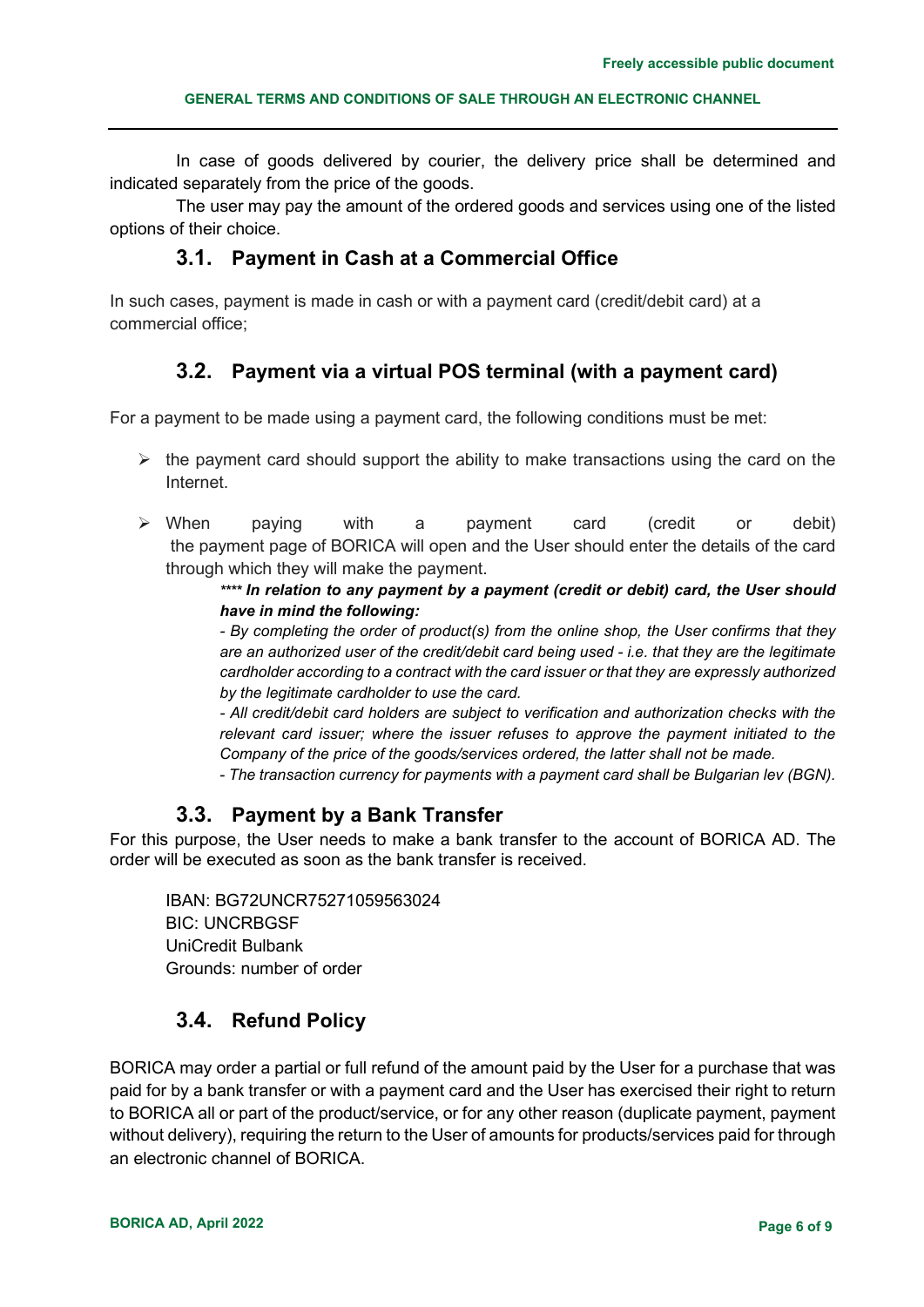Beyond the possibility described above, each User may contact their payment service provider (maintaining their payment account, issuer of their payment card) for assistance in resolving problematic issues and situations related to payments ordered by them in relation to products/services subject of these General Terms and Conditions.

## <span id="page-6-0"></span>**4. USER'S RIGHTS**

#### **4.1. Right of Withdrawal**

<span id="page-6-1"></span>Under the current consumer protection legislation in the European Union, where the Customer is a consumer within the meaning of the consumer protection legislation and the contract is concluded remotely or off-premises, the Customer has the right to withdraw from the contract within 14 days from the date of its conclusion, without owing any compensation or penalty and without giving any reason. The User should send/return the Products/Services back to BORICA AD without undue delay and in any case no later than 14 days from the date on which the User has notified their withdrawal from the distance contract. The deadline is deemed to have been met if the User sends or hands back the Goods (hardware media) before the expiry of the 14-day period.

Provided the User wishes to withdraw from the contract, they shall inform BORICA AD of their decision in writing or by an e-mail sent to office@borica.bg before the expiry of the 14-day period from the conclusion of the contract. Where the User wishes the provision of services to start before the expiry of the period for exercising the right of withdrawal, the Customer shall make an explicit request to this effect. In such cases, if the Customer exercises the right of withdrawal after having requested the commencement of the use of the services before the expiry of the period for exercising the right of withdrawal, the Customer shall pay the pro rata amount of what has actually been provided up to the time at which the right of withdrawal is exercised.

Where a one-time certificate for a cloud qualified signature is issued, the service is provided fully and immediately and the User loses the right of withdrawal once the requested certificate is issued.

# <span id="page-6-2"></span>**5. USER'S OLGIGATIONS**

- 1. The User agrees to conform to the terms and conditions in relation to the specifics of the services in terms of provision, and in relation to any policy adopted by BORICA AD aimed at protecting or improving the quality and reliability of the services;
- 2. The User shall provide themselves the technical equipment, software, access to mobile telephone services and mobile data transfer services that are necessary for the use of the services.
- 3. The User undertakes, when using the services, to comply with the General Terms and Conditions, the Contract and the applicable legislation;
- 4. The User undertakes to immediately notify BORICA AD of any violation committed or detected in the use of the services;
- 5. The User undertakes to provide true, accurate and complete information as required under the General Terms and Conditions, the Policies and Practices and the legislation in force, upon registration and identification.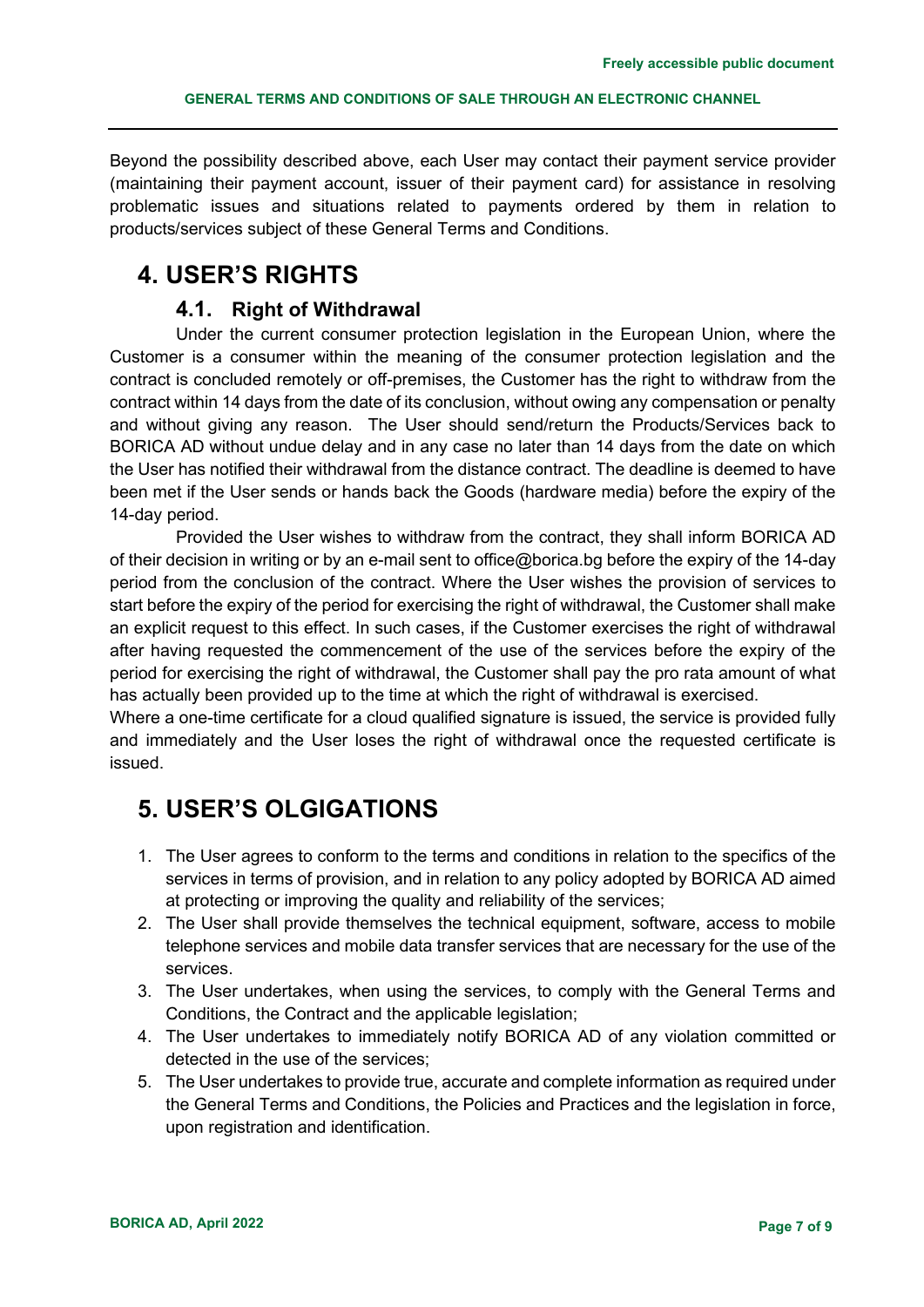# <span id="page-7-0"></span>**6. RIGHTS OF BORICA AD**

- 1. BORICA AD reserves its right to unilaterally change the prices announced in the Tariff, subject to the requirements of the legislation in force. Any price changes shall not affect the use of services already paid for by the User;
- 2. BORICA AD may unilaterally amend the General Terms and Conditions, bringing any amendment to the customers' attention within a term of not less than 1 month from its entry into force;
- 3. BORICA AD reserves its right to suspend access to the services provided.
- 4. BORICA AD has the right, but not the obligation, at its discretion, to delete information resources and materials published in the electronic sales channels.

# <span id="page-7-1"></span>7. **CONSUMER PROTECTION OBLIGATIONS OF BORICA AD**

The rules of this section of these General Terms and Conditions shall apply to Users who, according to the data provided for the conclusion of the Sale and Purchase Contract through an electronic sales channel, may be inferred to be consumers within the meaning of the Law on Consumer Protection, Law on Electronic Commerce and/or Directive 97/7/EC of the European Parliament and of the Council of 20 May 1997 on the protection of consumers in respect of distance contracts.

- 1. BORICA AD undertakes to take due care to ensure the User's ability to access the services provided.
- 2. BORICA AD undertakes that the services provided by it shall not infringe any copyrights and license rights of third parties;
- 3. All prices provided through the electronic sales channel are inclusive of all taxes.
- 4. BORICA AD is obliged to indicate the delivery terms and conditions of the individual goods in the Company's e-shop.
- 5. 9. BORICA AD shall indicate the total value of the order for all items contained therein.
- 6. Where the consumer exercises their right of withdrawal, BORICA AD is obliged to refund in full the amounts paid by the consumer no later than 14 calendar days from the date on which the consumer exercised their right of withdrawal from the concluded contract.

## <span id="page-7-2"></span>**8. DISPUTES AND COMPLAINTS**

The competent authority for consumer issues and consumer disputes is the Commission for Consumer Protection, as referred to in section 1.2 of these General Terms and Conditions.

Consumers can use the European Online Dispute Resolution (ODR) platform available at / http://ec.europa.eu/odr /, a single point of entry that allows consumers and traders in the EU to settle their disputes. Alternative Dispute Resolution (ADR) between consumers and traders is an out-of-court conciliation procedure on a voluntary basis. The joint conciliation committees facilitate agreement between consumers and traders. If no agreement is reached between the parties, the dispute will be referred to the competent Bulgarian court.